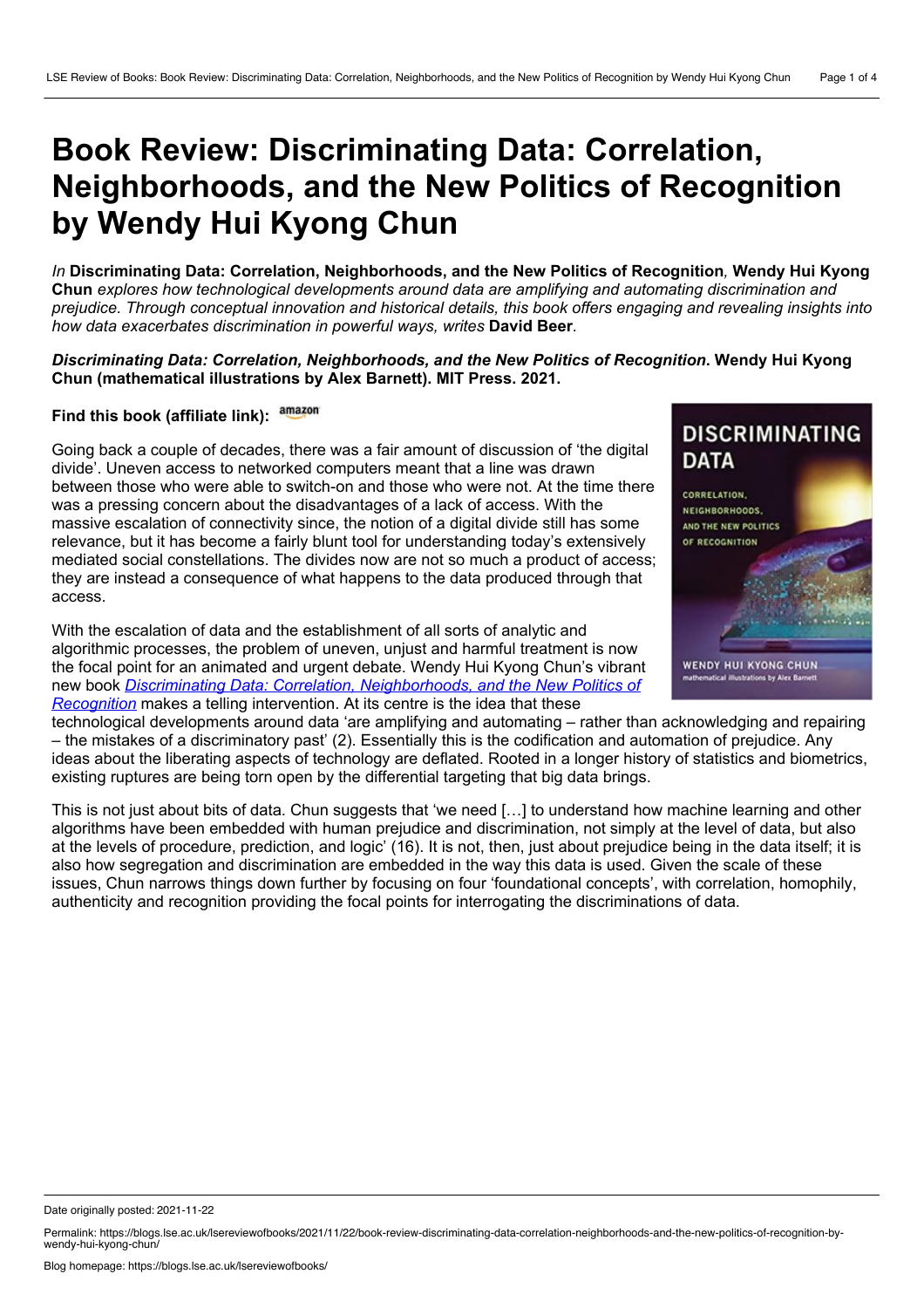

Image Credit: [Pixabay](https://pixabay.com/illustrations/web-network-programming-3706563/)

It is the concept of correlation that does much of the gluing work within the study. The centrality of correlation is a subtext in Chun's own overview of the book, which suggests that '*Discriminating Data* reveals how correlation and eugenic understandings of nature seek to close off the future by operationalizing probabilities; how homophily naturalizes segregation; and how authenticity and recognition foster deviation in order to create agitated clusters of comforting rage' (27). As well as developing these lines of argument, the use of the concept of correlation also allows Chun to think in deeply historical terms about the trajectory and politics of association and patterning.

For Chun the role of correlation is both complex and performative. It is argued, for instance, that correlations 'do not simply predict certain actions; they also form them'. This is an established position in the field of critical data studies, with data prescribing and producing the outcomes they are used to anticipate. However, Chun manages to reanimate this position through an exploration of how correlation fits into a wider set of discriminatory data practices. The other performative issue here is the way that people are made-up and grouped through the use of data. Correlations, Chun writes, 'that lump people into categories based on their being "like" one another amplify the effects of historical inequalities' (58). Inequalities are reinforced as categories become more obdurate, with data lending them asense of apparent stability and a veneer of objectivity. Hence the pointed claim that 'correlation contains within it the seeds of manipulation, segregation and misrepresentation' (59).

Given this use of data to categorise, it is easy to see why *Discriminating Data* makes a conceptual link between correlation and homophily – with homophily, as Chun puts it, being the 'principle that similarity breeds connection' and can therefore lead to swarming and clustering. The acts of grouping within these data structures mean, for Chun, that 'homophily not only eases conflict; it also naturalizes discrimination' (103). Using data correlations to group informs a type of homophily that not only misrepresents and segregates; it also makes these divides seem natural and therefore fixed.

Date originally posted: 2021-11-22

Permalink: https://blogs.lse.ac.uk/lsereviewofbooks/2021/11/22/book-review-discriminating-data-correlation-neighborhoods-and-the-new-politics-of-recognition-by-<br>wendy-hui-kyong-chun/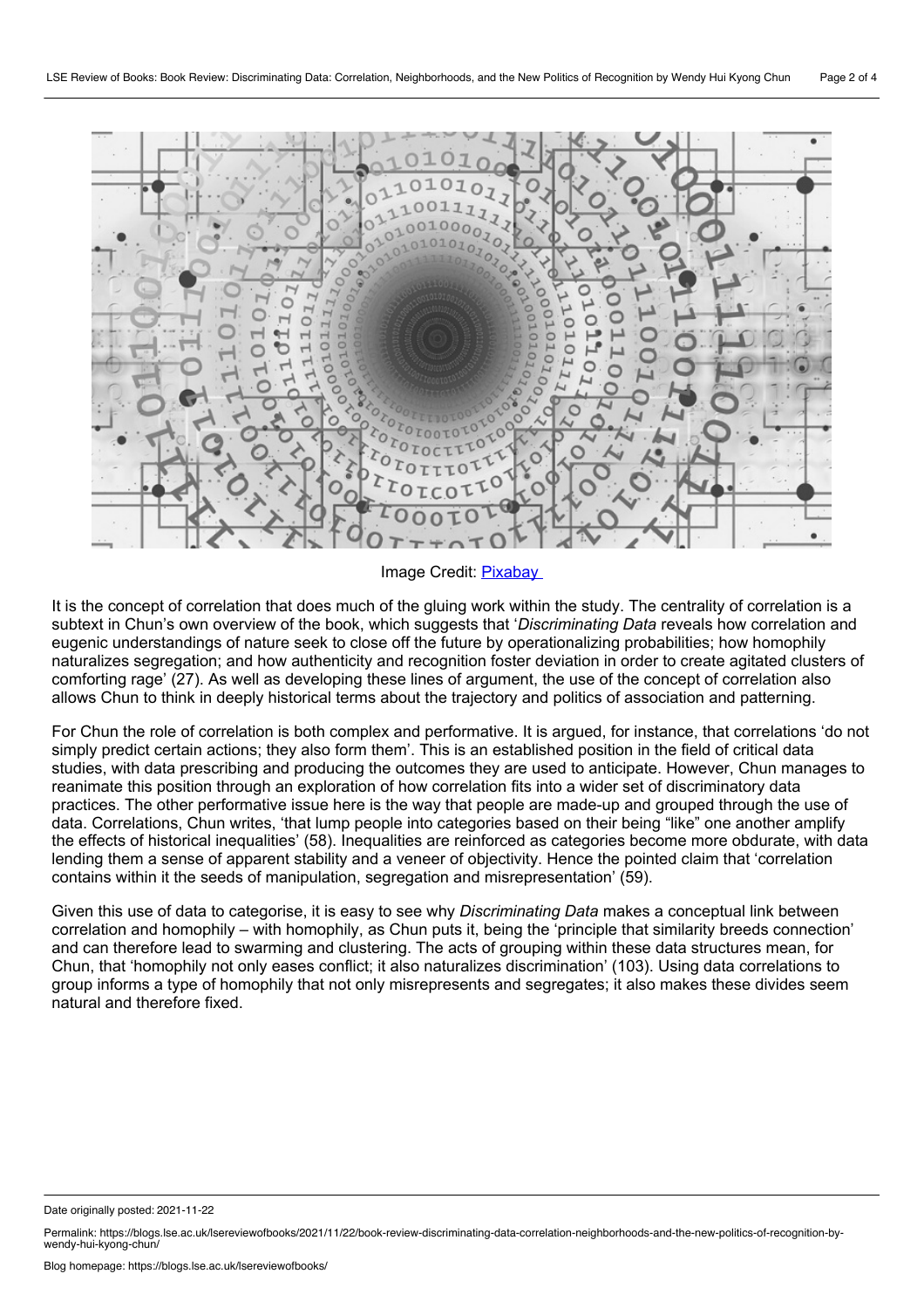Chun anticipates that there may be some remaining remnants of faith in the seeming democratic properties of these platforms, arguing that 'homophily reveals and creates boundaries within theoretically flat and diffuse social networks; it distinguishes and discriminates between supposedly equal nodes; it is a tool for discovering bias and inequality and for perpetuating them in the name of "comfort," predictability, and common sense' (85). As individuals are moved into categories or groups assumed to be like them, based upon the correlations within their data, so discrimination can readily occur. One of the key observations made by Chun is that data homophily can feel comfortable, especially when encased in predictions, yet this can distract from the actual damages of the underpinning discriminations they contain. Instead, these data 'proxies can serve to buttress – and justify – discrimination' (121). For Chun there is a 'proxy politics' unfolding in which data not only exacerbates but can also be used to lend legitimacy to discriminatory acts.

As with correlation and homophily, Chun, in a particularly novel twist, also explores how authenticity is itself becoming automated within these data structures. In stark terms, it is argued that 'authenticity has become so central to our times because it has become algorithmic' (144). Chun is able to show how a wider cultural push towards notions of the authentic, embodied in things like reality TV, becomes a part of data systems. A broader cultural trend is translated into something renderable in data. Chun explains that the 'term "algorithmic authenticity" reveals the ways in which users are validated and authenticated by network algorithms' (144). A system of validation occurs in these spaces, where actions and practices are algorithmically judged and authenticated. Algorithmic authenticity 'trains them to be transparent' (241). It pushes a form of openness upon us in which an 'operationalized authenticity' develops, especially within social media.

This emphasis upon the authentic draws people into certain types of interaction with these systems. It shows, Chun compellingly puts it, 'how users have become characters in a drama called "big data"' (145). The notion of a drama is, of course, not to diminish what is happening but to try to get at its vibrant and role-based nature. It also adds a strong sense of how performance plays out in relation to the broader ideas of data judgment that the book is exploring.

These roles are not something that Chun wants us to accept, arguing instead that 'if we think through our roles as performers and characters in the drama called "big data," we do not have to accept the current terms of our deployment' (170). Examining the artifice of the drama is a means of transformation and challenge. Exposing the drama is to expose the roles and scripts that are in place, enabling them to be questioned and possibly undone. This is not fatalistic or absent of agency; rather, Chun's point is that 'we are characters, rather than marionettes' (248).

There are some powerful cross-currents working through the discussions of the book's four foundational concepts. The suggestion that big data brings a reversal of hegemony is a particularly telling argument. Chun explains that: 'Power can now operate through reverse hegemony: if hegemony once meant the creation of a majority by various minorities accepting a dominant worldview […], now hegemonic majorities can emerge when angry minorities, clustered around a shared stigma, are strung together through their mutual opposition to so-called mainstream culture' (34). This line of argument is echoed in similar terms in the book's conclusion, clarifying further that 'this is hegemony in reverse: if hegemony once entailed creating a majority by various minorities accepting – and identifying with – a dominant worldview, majorities now emerge by consolidating angry minorities – each attached to a particular stigma – through their opposition to "mainstream" culture' (243). In this formulation it would seem that big data may not only be disciplinary but may also somehow gain power by upending any semblance of a dominant ideology. Data doesn't lead to shared ideas but to the splitting of the sharing of ideas into group-based networks. It does seem plausible that the practices of targeting and patterning through data are unlikely to facilitate hegemony. Yet, it is not just that data affords power beyond hegemony but that it actually seeks to reverse it.

The reader may be caught slightly off-guard by this position. Chun generally seems to picture power as emerging and solidifying through a genealogy of the technologies that have formed into contemporary data infrastructures. In this account power seems to be associated with established structures and operates through correlations, calls for authenticity and the means of recognition. These positions on power – with infrastructures on one side and reverse hegemony on the other – are not necessarily incompatible, yet the discussion of reverse hegemony perhaps stands a little outside of that other vision of power. I was left wondering if this reverse hegemony is a consequence of these more processional operations of power or, maybe, it is a kind of facilitator of them.

Date originally posted: 2021-11-22

Permalink: https://blogs.lse.ac.uk/lsereviewofbooks/2021/11/22/book-review-discriminating-data-correlation-neighborhoods-and-the-new-politics-of-recognition-by-<br>wendy-hui-kyong-chun/